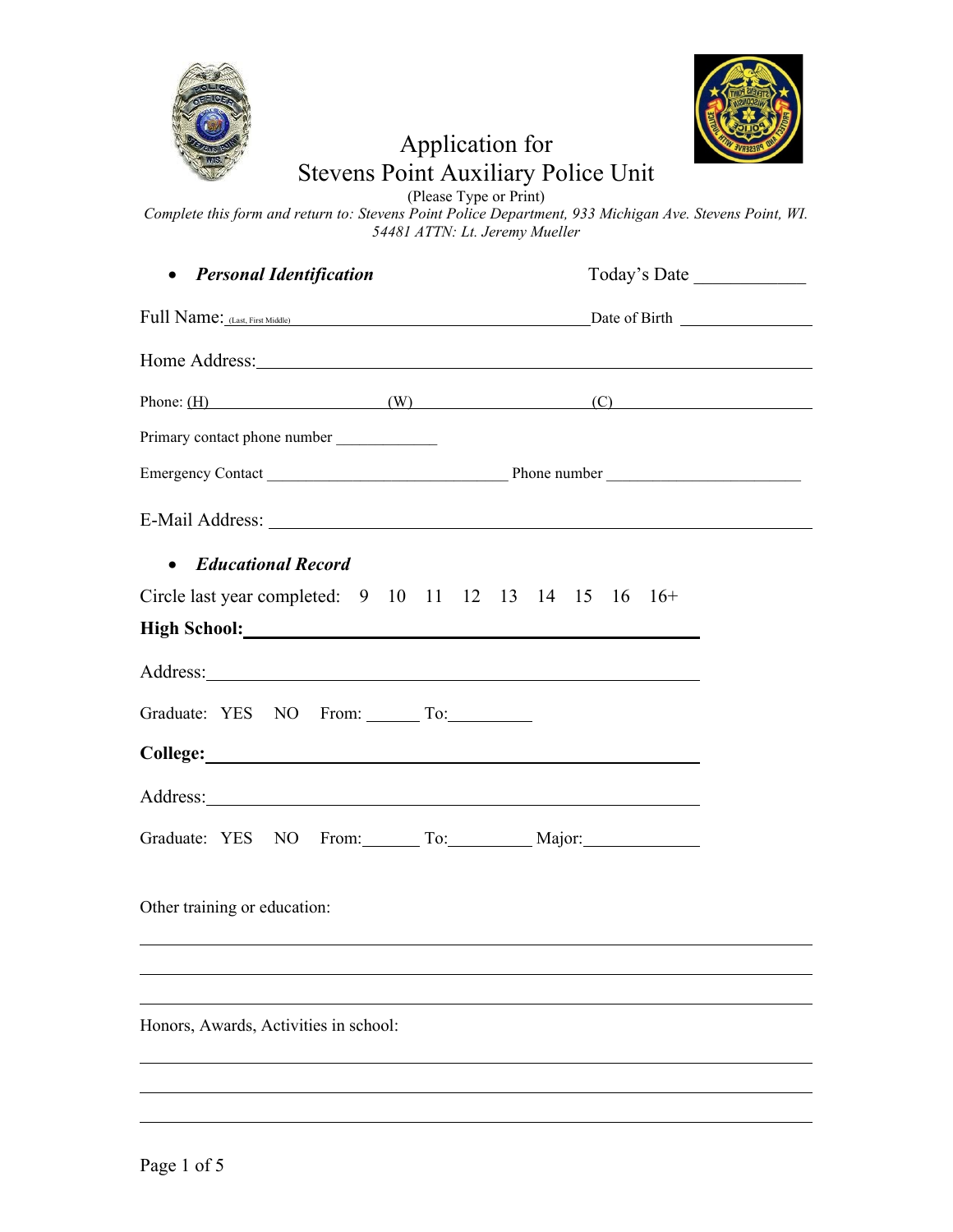• *Employment Record* (Most Recent First)

|                                      | Address: Phone: Phone:                                   |
|--------------------------------------|----------------------------------------------------------|
|                                      | Job Title: Supervisor: Supervisor:                       |
|                                      | Date Employed: Work Performed: Victor 2014               |
| May we contact this employer: YES NO |                                                          |
|                                      |                                                          |
|                                      | Address: Phone: Phone:                                   |
|                                      | Job Title: Supervisor: Supervisor:                       |
|                                      | Date Employed: To: Reason for Leaving:                   |
|                                      | Work Performed: North Performed:                         |
| May we contact this employer: YES NO |                                                          |
|                                      |                                                          |
|                                      | Address: Phone: Phone: Phone:                            |
|                                      | Job Title: Supervisor: Supervisor:                       |
|                                      | Date Employed: To: Reason for Leaving:                   |
| Work Performed:                      |                                                          |
| May we contact this employer: YES NO |                                                          |
| <b>General Information</b>           |                                                          |
|                                      | Military Service Branch: Reserve Status: Reserve Status: |
| Occupation or Specialty:             |                                                          |
| Date of Entry:                       |                                                          |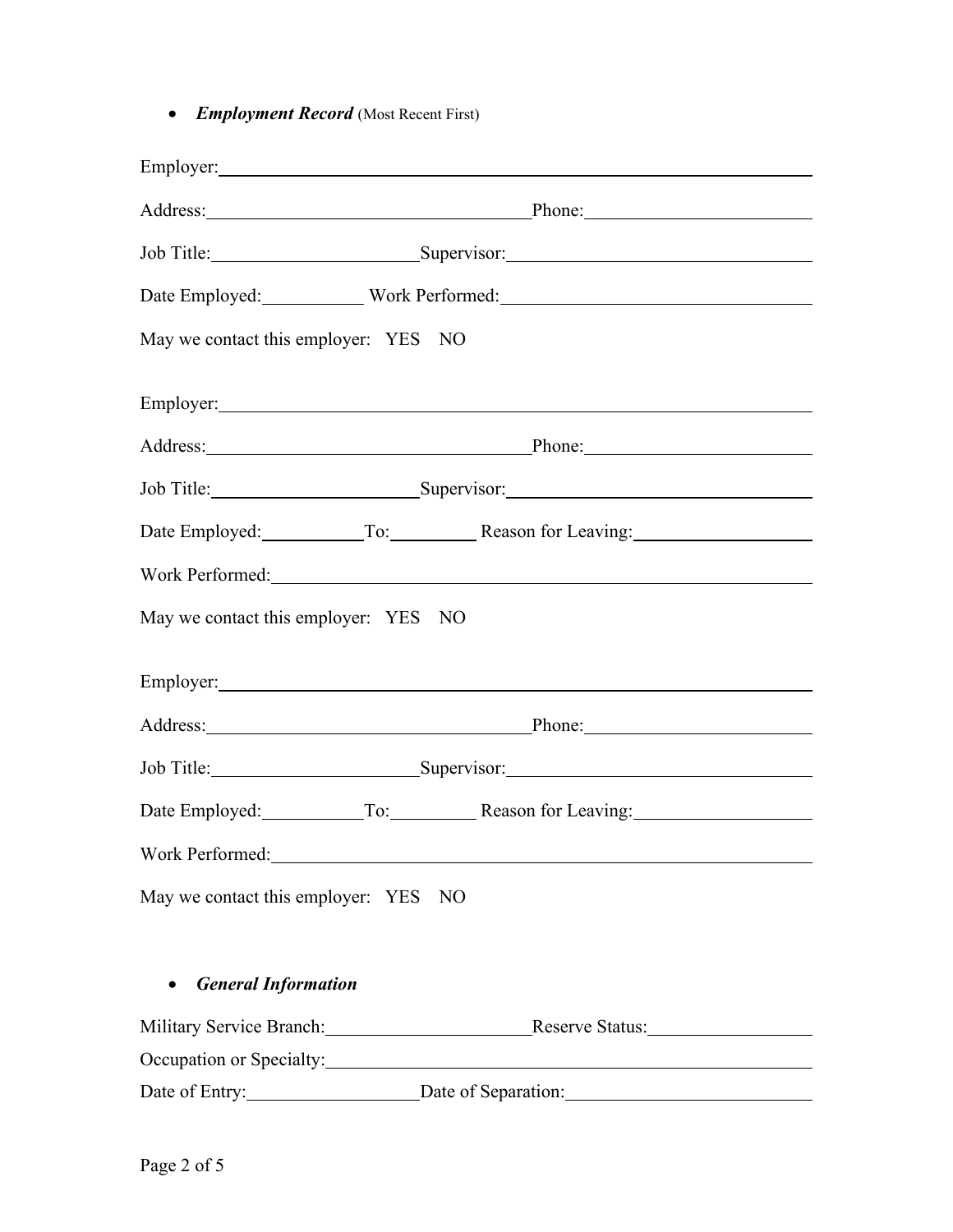Have you ever been convicted of any charge including crimes, ordinance violations or traffic violations? List Charge, dates, locations and disposition of the cases: Note: a conviction will not necessarily bar you from the Stevens Point Auxiliary Police Unit.

List those things which you feel confident you can do well: (Refer to Job Description)

List those things which you *do not* feel confident doing: (Refer to Job Description)

Why do you want to join the Auxiliary Police?

List any volunteer experience that would be helpful in considering your qualifications:

List accomplishments, awards, or any additional information:

Preferably, able to make a two year commitment to the Auxiliary program: YES NO

I hereby declare that the information provided is true and correct to the best of my knowledge and belief, and understand that falsification may result in disqualification or removal from the position. I understand that, if accepted, my position can be terminated with or without notice at any time, for any reason.

Signature of Applicant Date of Signature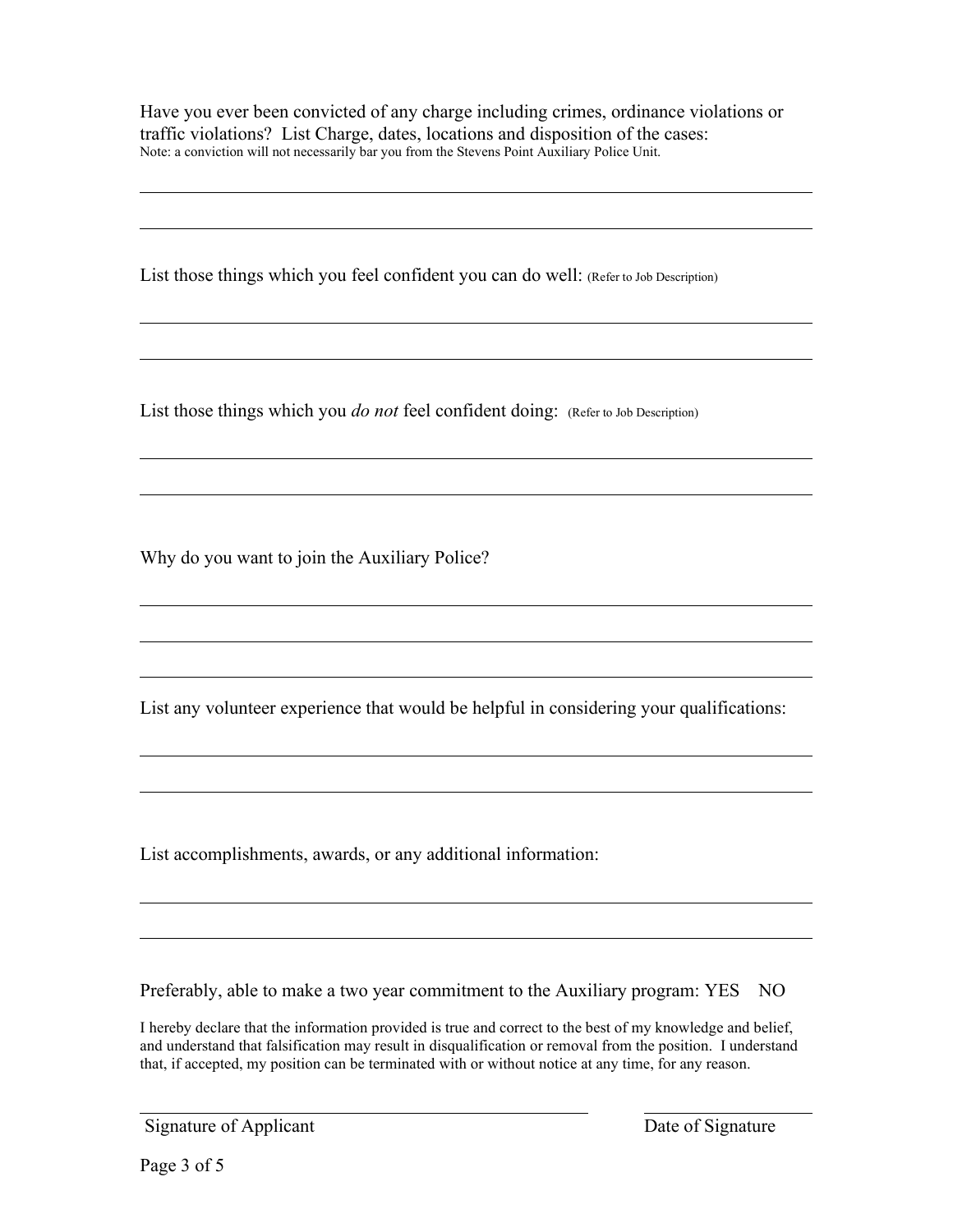## **References**

|                                                | Number of years known:                                                   |
|------------------------------------------------|--------------------------------------------------------------------------|
|                                                |                                                                          |
|                                                | Number of years known:                                                   |
|                                                | Please list two law enforcement references - if applicable               |
|                                                |                                                                          |
|                                                | Number of years known:                                                   |
|                                                |                                                                          |
|                                                |                                                                          |
| Please list two educational or work references | <u> 1989 - Johann John Stein, mars an deus Amerikaansk kommunister (</u> |
|                                                |                                                                          |
|                                                |                                                                          |
| Name:                                          | Phone Number:                                                            |
| Address:                                       | Number of years known:                                                   |
|                                                |                                                                          |
| I was referred by :                            |                                                                          |
| (If applicable)                                |                                                                          |